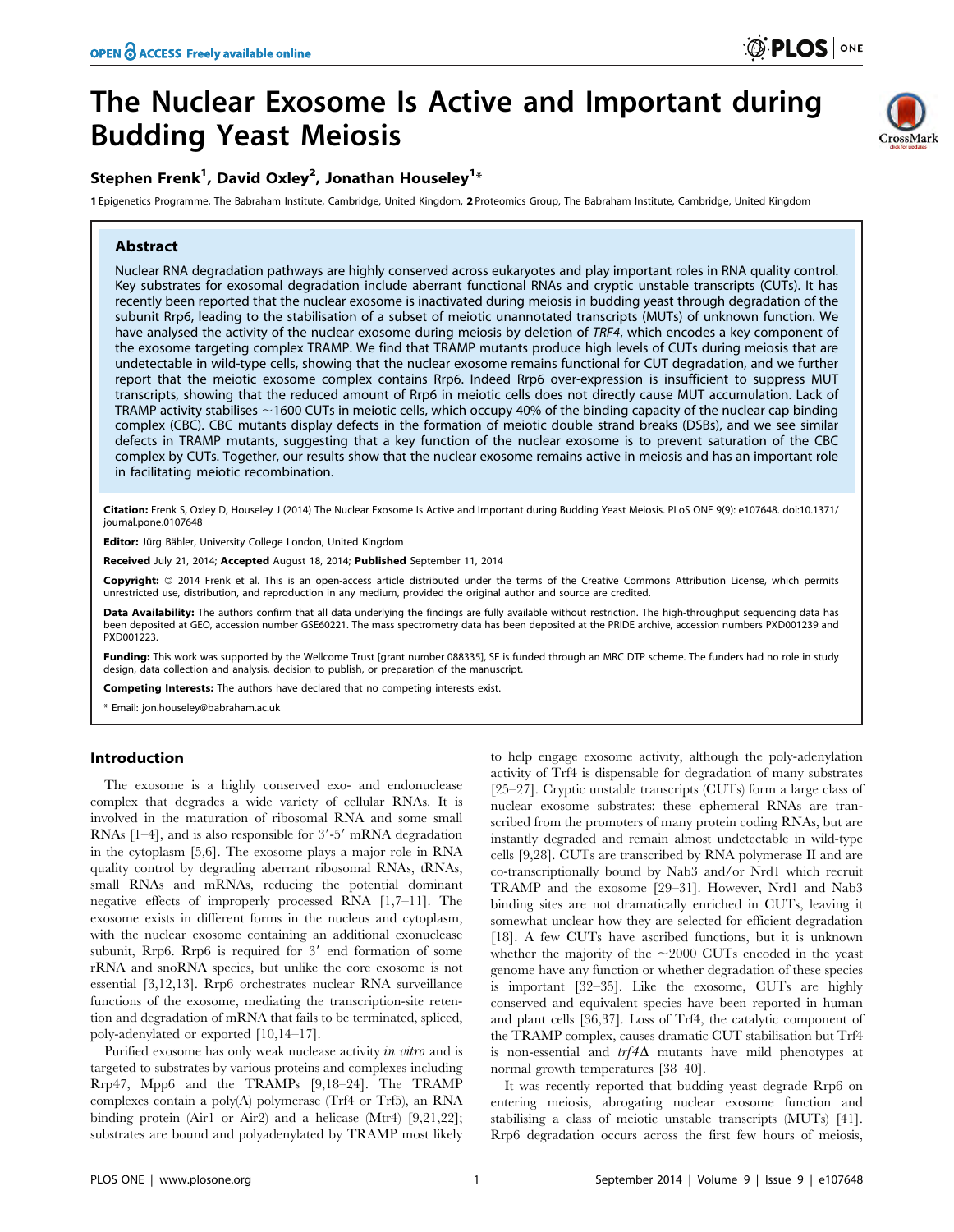coinciding with DNA replication and the induction of meiotic double strand breaks. This process may have a parallel in fission yeast where many meiotic genes are expressed during mitosis but are degraded by the exosome [42]. In mitosis, hexanucleotide motifs in meiosis-specific mRNAs are bound by the meiotic regulator Mmi1, which recruits a nuclear silencing complex that interfaces with the exosome [43–45]. Degradation of meiotic mRNA requires polyadenylation, and cells lacking the nuclear poly(A) binding protein Pab2 or carrying mutations in the canonical poly(A)-polymerase Pla1 accumulate meiotic transcripts during mitosis [46,47]. Polyadenylation is required at multiple stages as meiotic mRNAs also accumulate in cells lacking Cid14, the fission yeast orthologue of Trf4, indicating that the TRAMP complex processes meiotic mRNAs for exosomal degradation [48]. Meiotic mRNA degradation must be efficiently suppressed on entry to meiosis; it is not clear precisely how this occurs but sequestration of Mmi1 into a complex of Mei2 and a ncRNA called meiRNA is strongly implicated [42,49,50].

Cells lacking Rrp6 almost never enter meiosis [41], suggesting that the nuclear exosome does have an important meiotic function despite the apparent degradation of Rrp6. However, this inability of  $rrp6\Delta$  cells to enter meiosis prevents a direct assessment of meiotic exosome activity. Here we report the analysis of CUT degradation by the nuclear exosome in meiotic cells.

## Results

## CUT degradation in meiotic cells

Mitotic cells lacking the TRAMP component Trf4 fail to degrade CUTs, but Trf4 is not essential for meiosis [51,52] and so CUT stabilisation in  $trf4\Delta$  cells provides a measure of meiotic exosome activity. We deleted TRF4 in SK1, an S. cerevisiae strain background that undergoes synchronised meiosis under nitrogen starvation. Homozygous SK1  $trf4\Delta$  mutants were cold sensitive at  $18^\circ$  as observed in other strain backgrounds, but showed only a minimal growth defect at  $30^{\circ}$  and formed tetrads at the semipermissive temperature  $25^\circ$  (Figure S1A,B). FACS analysis demonstrated that meiotic DNA replication was normal in  $trf4\Delta$ cells at  $25^{\circ}$  (Figure 1A) and induction of key meiotic genes SPO11 and DMC1 occurred with similar dynamics to wild-type (Figure 1B and Figure S1C). Therefore, the TRAMP complex is not essential for meiosis.

We analysed meiotic expression of the well-characterised CUT NEL025 and three surrounding CUTs identified by Neil et al. [53] (Figure 1C), two of which are stabilised in  $rrp6\Delta$  mutants [54]. All four CUTs were readily detectable in SK1  $trf4\Delta$  mutants during logarithmic growth but were only just visible in wild type as expected (Figure 1D compare lanes 1 and 7). In meiotic  $trf4\Delta$ cells, three out of four CUTs including both Rrp6-dependent transcripts were detected at similar levels to log phase, however the signal in wild-type cells was if anything reduced (Figure 1D, compare lanes 2–6 to 8–12), indicating that CUTs are expressed but unstable in meiotic cells.

NEL025 and surrounding CUTs are not necessarily representative, and we therefore obtained meiotic transcriptomes of wildtype and  $trf4\Delta$  cells for comparison with published mitotic CUT profiles. To increase the sensitivity of CUT detection we purified RNA associated with Cbc2, a component of the Cap Binding Complex (CBC) [55,56] using the method of Neil et al. [53]. 2-step purification of Cbc2-TAP from meiotic cells was efficient (Figure S2A) and strongly enriched for NEL025 RNA compared to 18S (Figure S2B). As expected, read counts for RNAseq libraries of Cbc2 immunoprecipitates from wild-type and  $trf4\Delta$  cells after six hours of meiosis were skewed to higher numbers in  $trf4\Delta$  than wild type, consistent with stabilisation of a broad range of CUTs throughout the genome (Figure 2A).

No exact CUT specification has been proposed so we annotated meiotic CUTs as transcripts  $>200$ nt that are over-represented  $>$ 4-fold in the trf4 $\Delta$  RNAseq data. These are stringent criteria compared to previous analyses [53,54]. We also applied a noise cut-off to remove dubious calls from regions with very low read counts. By this definition, we annotated 1596 CUTs under active degradation in meiotic cells - a surprisingly high number but similar to that reported by Neil *et al.* for mitotic cells [53]. As shown in Figure 2B, 60% of the mitotic CUTs reported by Neil et al. and 64% of the mitotic CUTs reported by Xu et al. overlapped with meiotic CUTs [53,54]. For comparison, only 56% of the mitotic CUTs discovered by Xu et al. were also discovered by Neil et al. suggesting that differences between meiotic and mitotic datasets stem primarily from technical variation and do not represent a major change in CUT metabolism. Importantly, Xu et al. identified CUTs based on stabilisation in  $rrp6\Delta$  cells, so the fact that over half these CUTs are also unstable in meiotic cells strongly suggests that Rrp6 is functional during meiosis. These comparisons were performed using only reads which map uniquely to the genome as the microarrays used by Xu et al. and Neil et al. excluded non-unique regions, and were also mapped to the S288C rather than the SK1 genome, however, re-performing the analysis with non-unique reads included and mapping against the SK1 genome identified only 18 additional CUTs. A list of the meiotic CUTs identified in this analysis is given in Table S1. Together, these data demonstrate that TRAMP-mediated CUT degradation remains active during meiosis.

Cbc2 binds to the cap of all nascent RNA polymerase II transcripts, and we therefore expected that CUTs and mRNAs would be similarly represented in the Cbc2-immunoprecipitated material. However, the analysis of the actual read density across the region of chromosome V shown in Figure 1C, which contains 10 ORFs, was dominated by a small number of mainly intergenic peaks (Figure 2C). In fact, all the peaks visible in Figure 2C are CUTs, three of which are also present in mitotic cells and three are only expressed in meiosis. We plotted similar distributions over a number of complete chromosomes (Figure 2D and Figure S3); at this resolution, some highly expressed features were detected in the wildtype distribution but the largest and most numerous peaks were CUTs in  $trf4\Delta$  cells. The apparent disparity between the data in Figures 2A and 2C,D stems from the fact that the read counts in Figure 2A have been log-transformed whereas Figure 2C,D show untransformed read counts; a version of Figure 2A highlighting the region in Figure 2C is shown in Figure S2C. In fact 39% of Cbc2 associated sequencing reads were found to derive from annotated CUT sites in  $trf4\Delta$  cells compared to just 3% in wild-type. This enrichment did not represent a sequencing artefact as northern blotting of Cbc2 immunoprecipitated material also revealed a massive enrichment of NEL025 compared to ACT1 (Figure S2B). This suggests that CUTs could saturate the CBC if not efficiently degraded.

## Exosome composition is little changed in meiosis

To better understand the changes in Rrp6 activity during meiosis, we performed western blots for Rrp6-TAP in wild-type cells. As previously reported [41], Rrp6 levels decreased across meiosis (Figure 3A lanes 3–7), but this effect was minimal compared to the dramatic difference between log phase cells in YPD and pre-meiotic cells (dense cultures in YP acetate media) (Figure 3A lanes 1,2). Therefore, Rrp6 is already depleted at the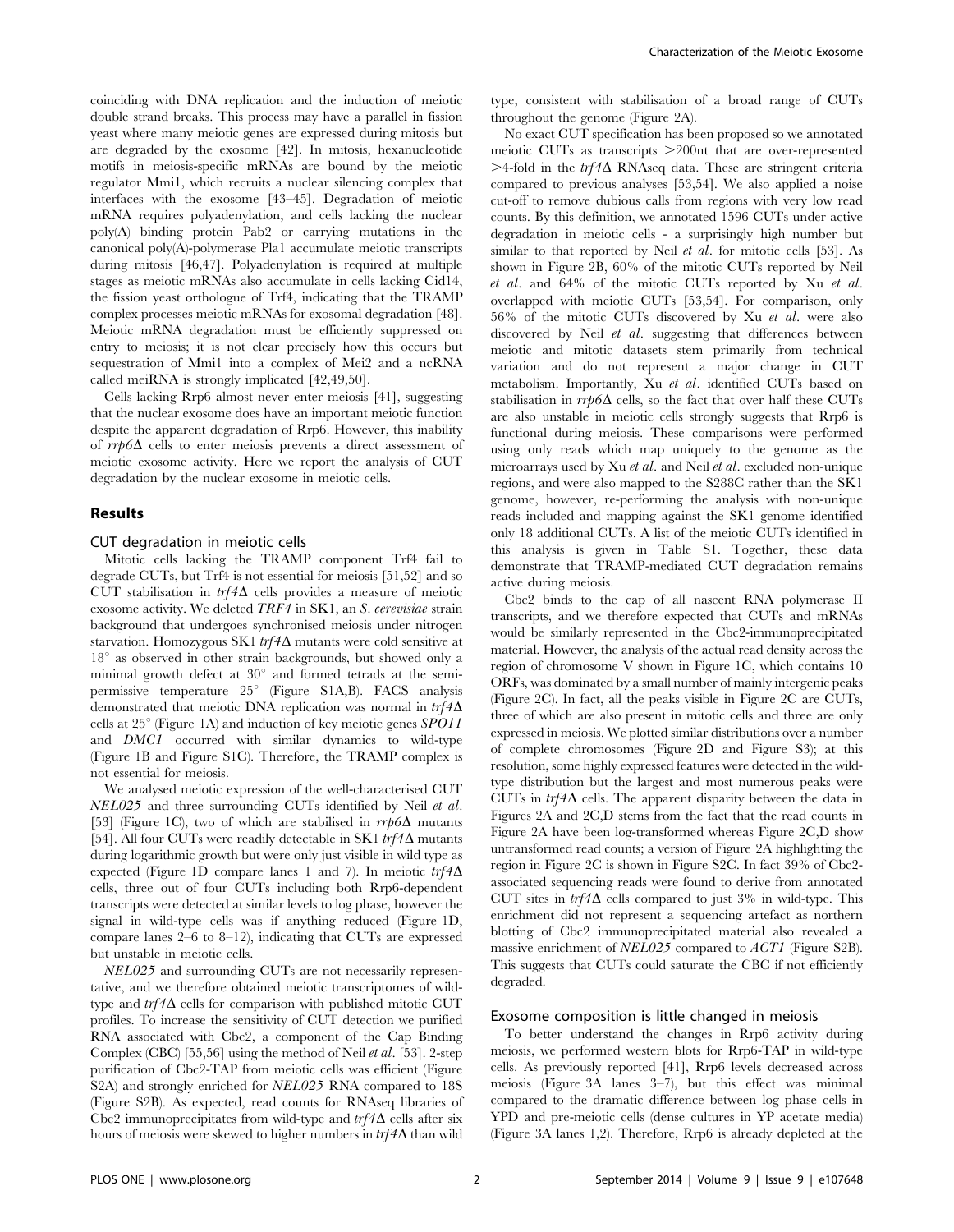

Figure 1. TRAMP mutants undergo normal meiosis despite CUT stabilisation. A: FACS analysis of DNA content in wild-type and trf4 $\Delta$ mutants taken at 2 hour time-points during meiosis, showing that meiotic DNA replication is normal in trf4 $\Delta$  cells. B: Northern analysis showing expression of meiosis-specific mRNAs SPO11 and DMC1 in wild-type and trf4 $\Lambda$  cells. Replicate northern blots of the same samples were prepared for each probe; a representative SCR1 control is shown from the SPO11 blot. Quantification for SPO11 is given in Figure S1C. C: Schematic diagram of NEL025 and adjacent CUTs at the HPA3, YEL067C and NPR2 loci. D: Northern blot analysis of NEL025 and adjacent CUTs in log-phase cells growing on YPA and at 2 hour time-points during meiosis. SCR1 is shown as a loading control. Samples were run on replicate blots and each probed for a different CUT to avoid signal from inefficient stripping, a representative loading control is shown. doi:10.1371/journal.pone.0107648.g001

start of meiosis so the effects of Rrp6 depletion on nuclear exosome activity should be detectable throughout meiosis.

Lardenois et al. suggested that Rrp6 protein levels are specifically reduced during meiosis through translational inhibition or proteolytic degradation [41]; we reasoned that if so then MUTs which become detectable early in meiosis should be destabilised by over-expression of Rrp6. To this end, we constructed an estradiolinducible Rrp6 over-expression strain by introducing a heterozygous GFP-RRP6 construct under a GAL1 promoter into a strain expressing an ER-Gal4 fusion. This system allows estradiolinducible expression of genes with a GAL1 promoter during meiosis [57]. The GAL1-driven fusion was functional as dissected spores from this strain accumulated the characteristic 5.8S+30 rRNA fragment on glucose but not on galactose (Figure S4A). Meiosis was induced in this strain in the presence or absence of estradiol and expression of RRP6 and two MUTs was analysed by RT-PCR. Although Rrp6 was very strongly induced and produced full length protein, the MUTs were not destabilised (Figures 3B, S4B), showing that reduced Rrp6 levels are not responsible for MUT stabilisation in meiosis.

To test for other changes in the meiotic exosome complex, we purified the exosome from mitotic and meiotic cells through a TAP tag on the core exosome subunit Csl4. Silver staining of the purified complexes revealed a similar banding pattern in meiotic and mitotic samples, although yields of the exosome were reproducibly lower from meiotic cells (Figure 3C). We performed the immunoprecipitation experiment using two different protocols and analysed the samples from both experiments by mass spectrometry. As expected, the complete core exosome was detected in all mitotic and meiotic samples but not in untagged controls, as were the exosome cofactors Rrp6 and Ski7 (Table 1). The one exception was Rrp43, which was not detected for reasons that remain unclear. Peptide scores obtained in these experiments are semi-quantitative and, to a first approximation, the peptide score of proteins at 1:1 stoichiometry rises linearly with mass. Plots of peptide score versus mass show that this relationship holds true for core exosome subunits in all samples, whereas poorly associated non-exosomal proteins have very low peptide scores for their mass, indicating a very low abundance in the samples (Figure 3D). Ski7 and Rrp6 are associated with the cytoplasmic and nuclear exosome complexes respectively and have lower peptide scores than core subunits, as expected since both are substoichiometric to the core exosome, but are still clearly separate from weakly associated non-exosomal proteins (Figure 3D, com-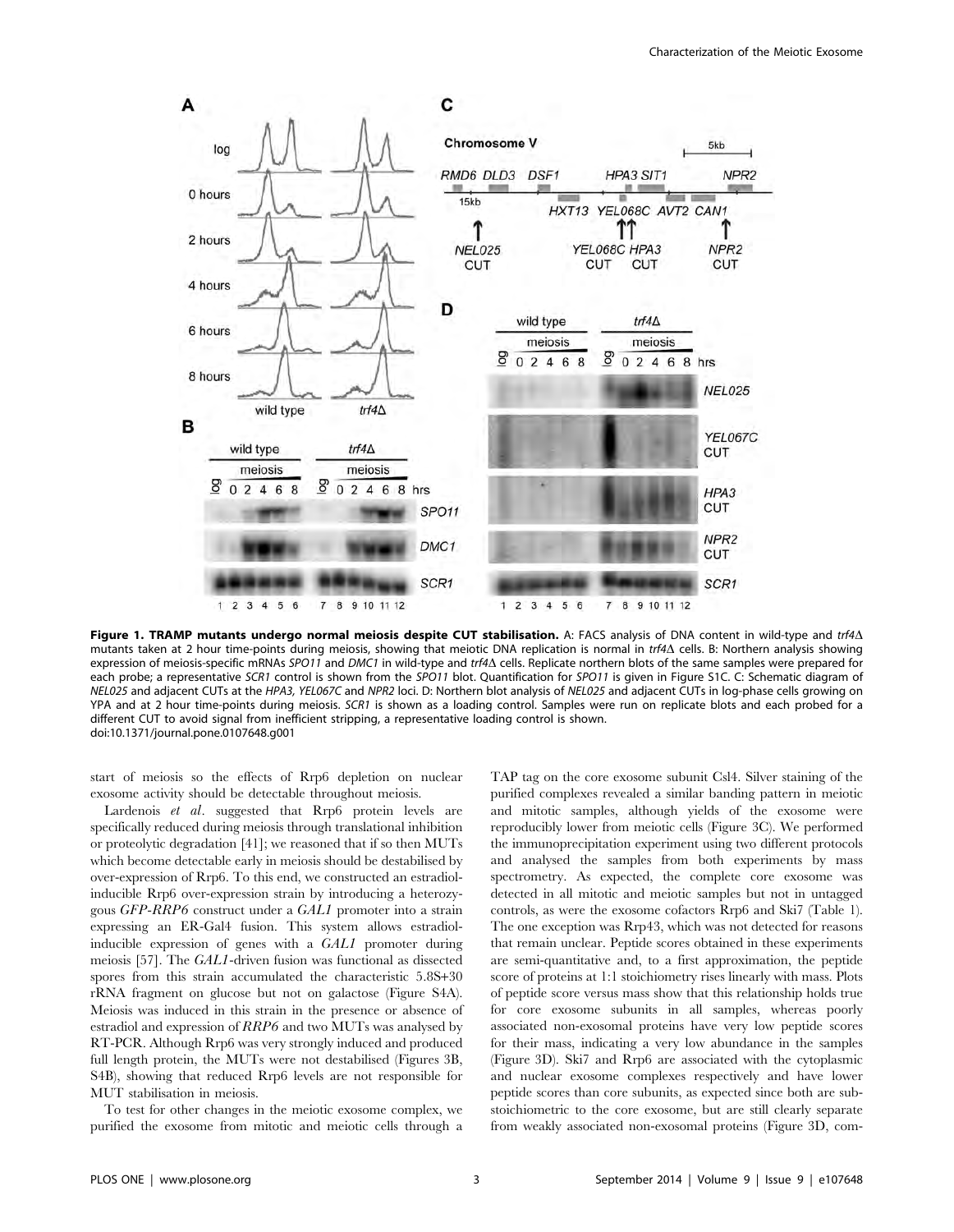

Figure 2. Genome-wide distribution of CUT transcripts during meiosis. A: Scatter plot of log-transformed read counts from Cbc2-associated RNA isolated from wild-type and trf4 $\Delta$  cells after six hours of meiosis. Each point represents the read count from a single 500 bp genome region. B: Venn-diagram showing overlap between CUT transcripts identified in meiotic cells and published CUT datasets from mitotic cells [53,54]. Actual numbers are given in the table below, note that overlapping counts are different depending on the direction of analysis as multiple CUTs defined in one dataset can map to a single locus in another dataset. For the Venn diagram, the number of overlapping CUTs was taken as the average of the values from both directions. C: Distribution of sequencing reads in 100 bp segments around the NEL025 locus from meiotic Cbc2-associated RNA in wild-type and trf4 $\Delta$  cells. This graph differs from Figure 2A in that actual read counts as opposed to log-transformed values are shown, the points in Figure 2A that correspond to this region are shown in Figure S2C. D: Distribution of sequencing reads across chromosome V, as in C. doi:10.1371/journal.pone.0107648.g002

pare Rrp6 and Ski7 to core components Rrp44, Rrp4 and nonexosomal proteins). These plots provide no evidence that Rrp6 association with the core exosome changes dramatically between meiosis and mitosis, as the peptide score for Rrp6 is almost identical in both conditions (Figure 3D, highlighted Rrp6 signals). Mitotic exosome preparations contained various non-exosomal proteins, primarily involved in ribosome synthesis as expected given the importance of the exosome in this process. Only one meiosis-specific exosome associated protein was detected in both experiments: the RNA binding protein Rim4 which has recently been implicated in control of meiotic translation [58]; however we were unable to verify this interaction by co-immunoprecipitation despite repeated attempts using different tagged constructs. Therefore, although the meiotic exosome is less abundant than the mitotic exosome, it remains associated with Rrp6 and we did not detect any other differences that could explain MUT accumulation.

## TRAMP activity is required for normal meiotic DSB formation

Finally, we searched for any phenotype caused by lack of TRF4 in meiotic cells; the TRAMP complex is highly conserved but clear phenotypes in TRAMP mutants tend to be weak leaving the importance of TRAMP function somewhat unclear. Since meiotic replication proceeded normally in  $trf4\Delta$  cells, we analysed the next step: meiotic recombination. This process is initiated by the endonuclease Spo11, which cuts chromosomes at well-mapped hotspots. Transiently cleaved chromosome fragments are suffi-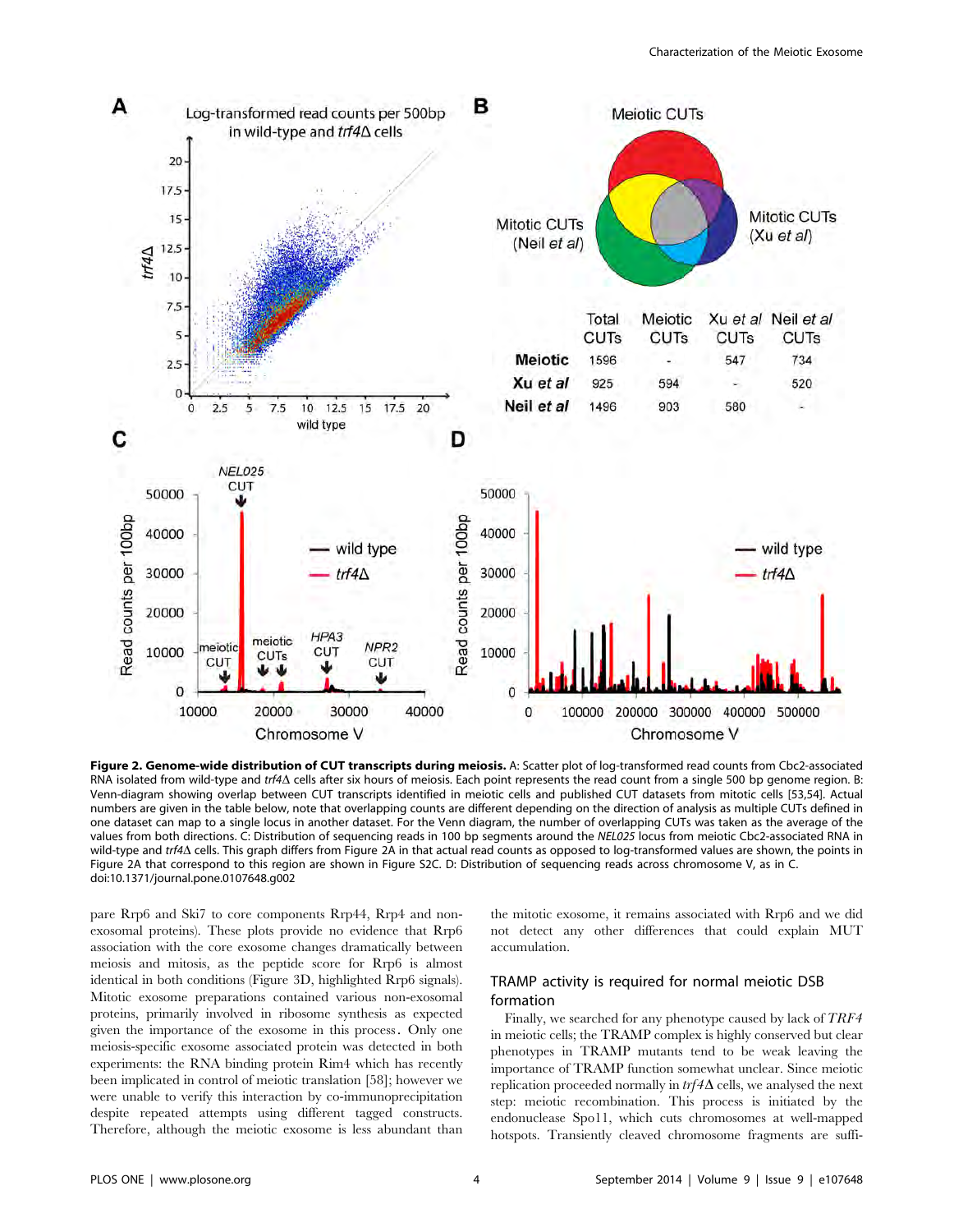

Figure 3. Exosome characterisation in meiotic cells. A: Western blot for Rrp6-TAP and Pgk1. Left-hand blot compares Rrp6 in log phase YPA and at the initiation of meiosis; right-hand blot, shown at different exposure, shows the gradual decline in Rrp6 levels across meiosis. B: Analysis of the effect of estradiol-induced GFP-Rrp6 over-expression on MUT stability. RT-PCR reactions for RRP6 and MUTs were performed on RNA from cells without and with estradiol, compared to an SCR1 loading control. MUT 100 is expressed throughout meiosis whereas MUT 523 is only expressed after 8 hours, neither is repressed by Rrp6 overexpression. C: Silver-stained protein gel showing Csl4-TAP immunoprecipitations from meiotic and mitotic cells, compared to purifications from untagged strains. Mitotic cells were grown on YPD, meiotic cells were harvested after six hours in SPO media. D: Plots of peptide score vs. molecular weight for proteins identified by mass spectrometry in two independent immunoprecipitation experiments. Nonyeast proteins and proteins also discovered in the untagged control sample were discarded, then the proteins were divided into exosomal and nonexosomal sets, both of which are displayed. Key exosome proteins including Rrp6 are highlighted. doi:10.1371/journal.pone.0107648.g003

ciently abundant to be detected as truncated fragments migrating below the main chromosome band on PFGE gels probed for short chromosomes. PFGE analysis for cleaved fragments of chromosome III in wild-type cells revealed a transient peak after four hours of meiosis that was much weaker in  $trf4\Delta$  mutants (Figure 4A, compare lanes 4 and 10). However, a transient peak in  $trf4\Delta$  cells would be missed if it did not coincide with a sampling time, and we therefore repeated this assay in an  $\sin 2\Delta$  background in which double strand breaks cannot be repaired [59,60]. In  $sae2\Delta$  cells, cleaved fragments accumulated between 2 and 8 hours of meiosis, reaching a plateau at 8–24 hours (Figure 4B lanes 1–6). This pattern was replicated in  $\sin 2\Delta \, trf 4\Delta$  mutants but a significantly smaller percentage of chromosome III was cleaved (Figure 4B,C); this is important as chromosomes that do not form at least one DSB have a high likelihood of mis-segregation at meiosis I. Although Trf4 is an RNA processing protein, we could detect no defect in the expression of key recombination factors by RT-PCR (Figure 4D), suggesting that this was not caused by a specific gene expression defect. Therefore, although cells lacking TRAMP activity appear to progress normally through meiosis, they show significant defects in meiotic recombination.

#### Discussion

Here we have reported a detailed analysis of TRAMP function during meiosis. We have demonstrated that TRAMP targets widespread CUTs for degradation in meiotic cells just as it does in mitotic cells. We have also shown that TRAMP facilitates meiotic DSB formation, providing an important physiological role for TRAMP activity.

It has been reported that meiotic cells undergo Rrp6 degradation, resulting in a loss of nuclear exosome function and the stabilisation of MUTs [41]. Such a process would be very surprising as the exosome is a highly conserved and ubiquitously expressed complex; Rrp6 is involved in ribosomal RNA synthesis and quality control [7,13,21], and many eukaryotes including S. cerevisiae perform ribosome re-synthesis during meiosis for which quality control mechanisms would seem vital [61–64]. We find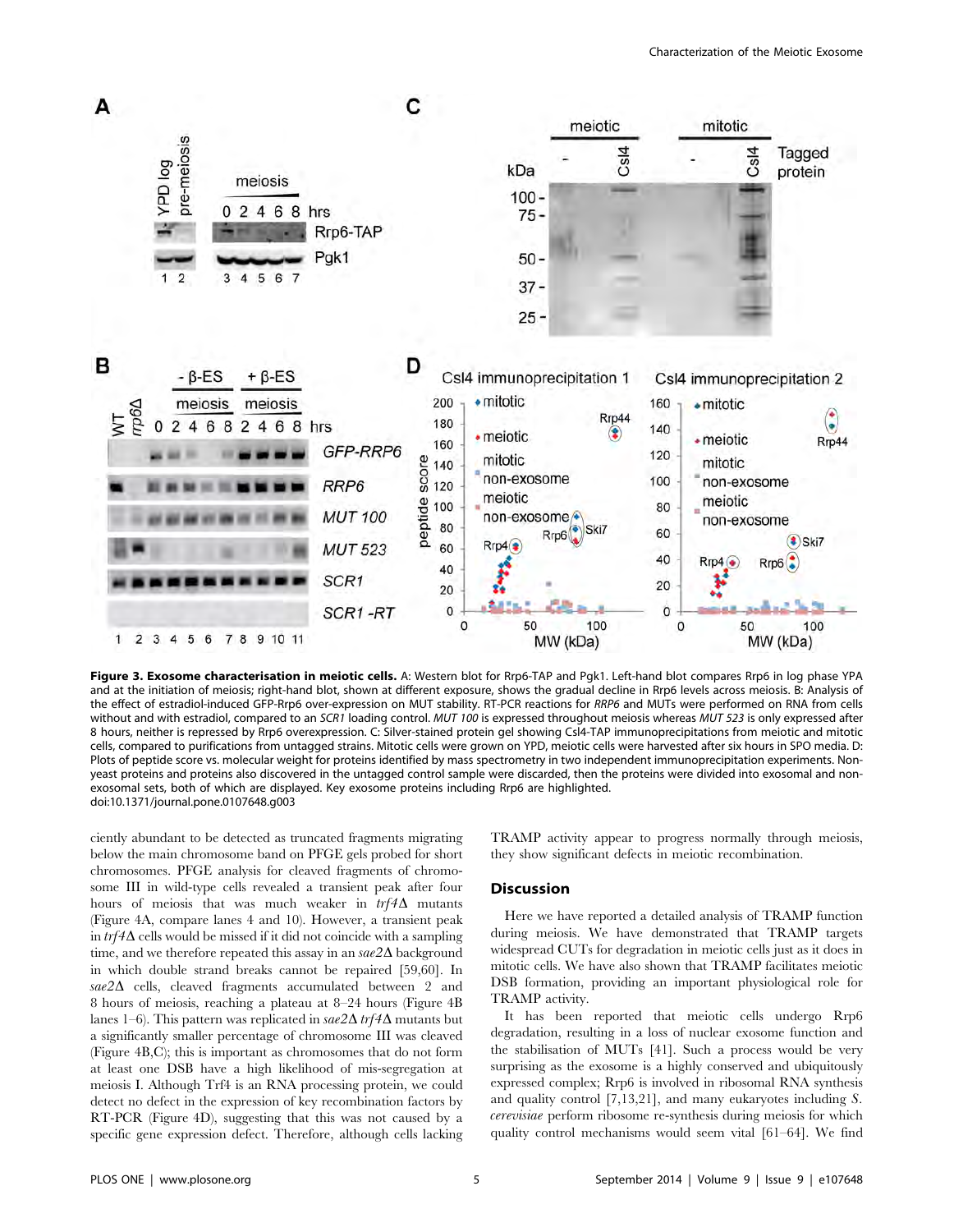Table 1. Peptide scores for proteins isolated in exosome immunoprecipitations.

| Identification | <b>Function</b>     | <b>Meiosis IP1</b> | <b>Meiosis IP2</b> | <b>Mitosis IP1</b> | <b>Mitosis IP2</b> |
|----------------|---------------------|--------------------|--------------------|--------------------|--------------------|
| Rrp44          | exosome component   | 168                | 152                | 173                | 143                |
| Ski7           | exosome component   | 66                 | 56                 | 91                 | 53                 |
| Rrp6           | exosome component   | 68                 | 41                 | 79                 | 35                 |
| Rrp4           | exosome component   | 61                 | 37                 | 63                 | 37                 |
| Rrp45          | exosome component   | 44                 | 32                 | 51                 | 28                 |
| Rrp41          | exosome component   | 39                 | 23                 | 44                 | 23                 |
| Csl4           | exosome component   | 36                 | 23                 | 46                 | 22                 |
| Mtr3           | exosome component   | 31                 | 19                 | 37                 | 20                 |
| Rrp40          | exosome component   | 28                 | 28                 | 33                 | 27                 |
| Rrp46          | exosome component   | 19                 | 15                 | 24                 | 14                 |
| Rrp42          | exosome component   | 19                 | 12                 | 21                 | 13                 |
| Lrp1           | exosome component   | 8                  | 0                  | 9                  |                    |
| Rim4           | Meiosis RNA binding | 6                  | $\mathbf{0}$       | $\mathbf 0$        | $\mathbf{0}$       |
| Mpp6           | exosome component   | 0                  | 0                  | 5                  | $\mathbf 0$        |
| Pwp2           | ribosome synthesis  | 0                  | 0                  | 3                  | 3                  |
| Utp4           | ribosome synthesis  | 0                  | 0                  | 3                  | 3                  |
| Utp13          | ribosome synthesis  | $\mathbf 0$        | $\mathbf{0}$       | 2                  | 2                  |
| Utp5           | ribosome synthesis  | 0                  | 0                  | 3                  | 3                  |
| Rps7A          | ribosome component  | $\mathbf{0}$       | $\mathbf{0}$       |                    |                    |

Non-exosomal proteins were only included if detected in both immunoprecipitation experiments.

doi:10.1371/journal.pone.0107648.t001

that Rrp6 levels are much reduced in meiotic cells, but this appears to coincide with a general down-regulation of exosome levels in pre-meiotic cells grown to high density. Purified exosome from meiotic yeast contains Rrp6 and the meiotic exosome appears fully functional for CUT degradation. Furthermore, the re-expression of Rrp6 is insufficient to destabilise MUT transcripts, showing that the stabilisation of MUTs in meiosis cannot be attributed to a lack of Rrp6. In S. pombe, meiosis-specific mRNAs are degraded during mitosis by Mmi1 and the exosome [42,44,48]; sequestration of Mmi1 is a critical step in meiotic initiation, and we suggest that in S. cerevisiae an as-yet unidentified mitosis-specific factor directs MUT degradation by the exosome in mitosis but not meiosis.

We find that loss of TRAMP activity impedes meiotic DSB formation, showing that RNA quality control does play an important role in meiosis. A reduction in meiotic DSB formation would be expected to increase rates of chromosome missegregation and aneuploidy, and is consistent with the previously reported defects in  $trf4\Delta$  meiosis [51,52]. Such an increase was not observed when assessed by Petronczki et al. [65], but this likely stems from the temperature of meiosis;  $trf4\Delta$  mutants are cold sensitive [51] and we observed DSB defects at  $25^{\circ}$  whereas Petronczki et al. performed meiosis experiments at  $30^{\circ}$ .

Although DSB formation is defective in  $trf4\Delta$  mutants, this does not reflect a direct requirement for CUTs or Trf4 in the DSB formation process as there is no correlation between CUT locations and known DSB sites [66]. Neither does the defective DSB formation in  $trf4\Delta$  cells stem from an obvious gene expression change or from any failure in meiotic entry or DNA replication. However, the DSB formation phenotype is very similar to that of previously reported  $sael$  point mutants [67], which have been mapped to the CBC component Cbc2. Given that almost 40% of Cbc2 is aberrantly associated with CUTs in  $trf4\Delta$  mutants it is very likely that the functions of Cbc2 are significantly impaired in these cells, providing a simple explanation for the observed DSB phenotype. Examination of the Cbc2 associated RNA profiles published by Neil et al. [53] for mitotic  $trf4\Delta$  rrp6 $\Delta$  cells reveals a similar predominance of CUT transcripts, showing that this is a general phenomenon. The CBC is involved in RNA export, transcription, splicing and degradation in yeast and mammals [15,68–73] and it is unsurprising in this context that the exosome and CUT targeting complexes physically interact with the CBC [31,74]. We suggest that cells defective in CUT degradation have general defects in RNA processing due to saturation of the CBC complex, which may explain many of the currently unattributed phenotypes displayed by TRAMP and exosome mutants.

## Materials and Methods

## Yeast Strains and Culture Conditions

Yeast strains listed in Table S2 were created in the SK1 background by standard methods using the oligonucleotides in Table S3 and pFA6a series plasmids. For synchronised sporulation, cells from 15% glycerol stocks were plated onto YPGly (YP +2% glycerol) plates and grown over night. Cells were transferred to YP4D (YP+4% glucose) plates and grown for 4–6 hours before inoculating 25 ml YPD cultures. Cultures were grown over night at  $30^{\circ}$ , and diluted the following afternoon into YPA (YP+2%) KOAc) at  $2.6 \times 10^6$  cells/ml or  $5 \times 10^6$  cells/ml for wt and  $trf4\Delta$ cells respectively. Cells were grown for  $\sim$ 18 hours at 30° with shaking at 200 rpm, then washed and re-suspended in SPO medium (3 g/L KOAc, 5 mg/L uracil, 5 mg/L histidine, 25 mg/ L leucine, 12.5 mg/L tryptophan, 200 mg/L raffinose) at  $4\times10^{7}$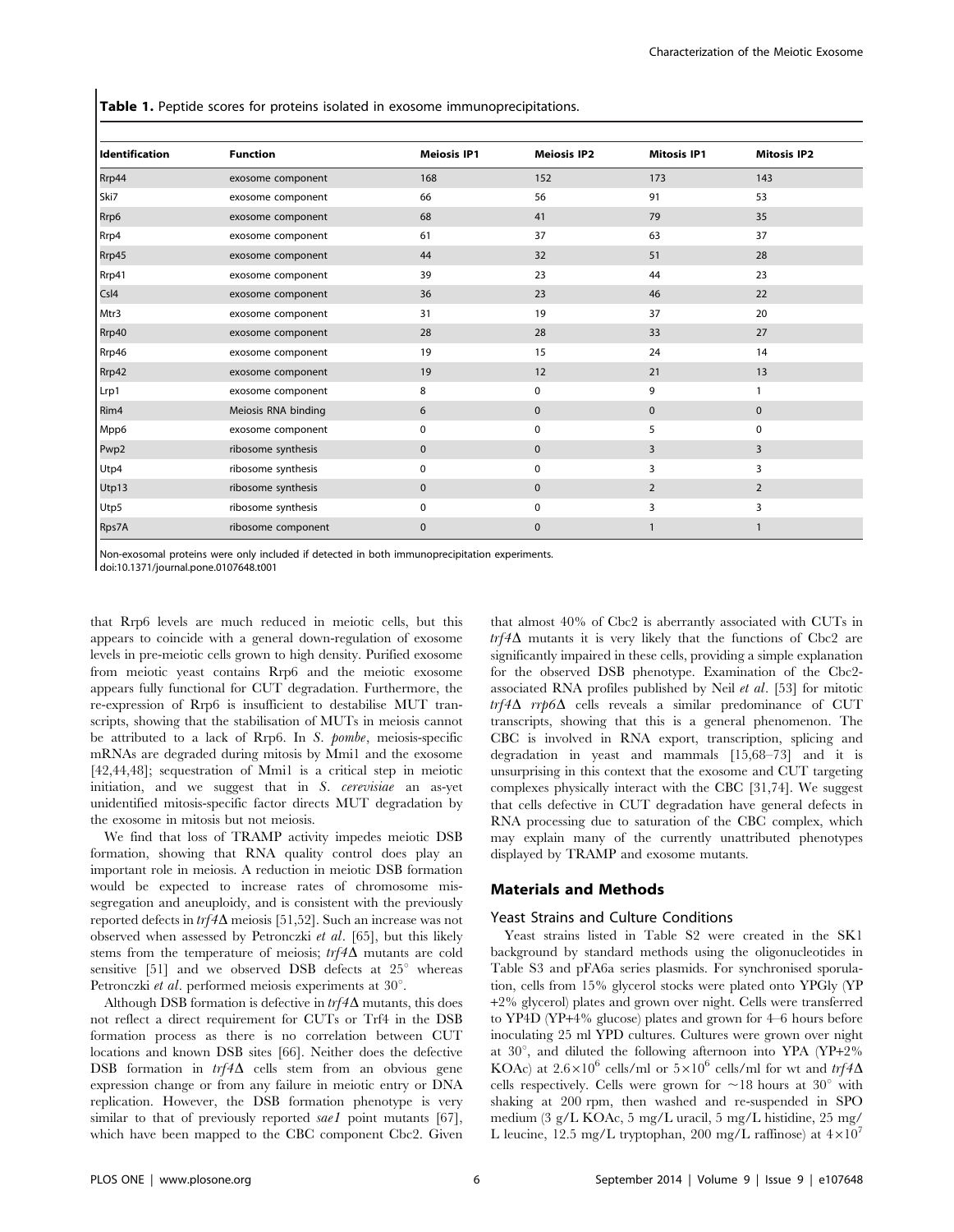

Figure 4. Meiotic DSB formation is defective in trf4A cells. A: PFGE analysis of transient DSBs in chromosome III during meiosis in wild-type and trf4 $\Delta$  cells, truncated chromosome fragments caused by DSB formation are indicated by arrows. B: PFGE analysis showing the accumulation of cleaved chromosome III fragments during meiosis in sae2 $\Delta$  and sae2 $\Delta$  trf4 $\Delta$  cells. C: Quantification of chromosome III DSBs in sae2 $\Delta$  and sae2 $\Delta$  trf4 $\Delta$ cells. Error bars indicate  $\pm 1$  s.e., \* - p<0.05, \*\*\* - p<0.01 by student's t-test, n = 5. D: RT-PCR analysis of mRNA expression for selected meiotic recombination proteins in wild-type and  $trf4\Delta$  cells. doi:10.1371/journal.pone.0107648.g004

cells/ml and incubated at  $25^{\circ}$ C with shaking at 250 rpm. Media components were purchased from Formedium and Sigma.

## RNA extraction and analysis

Cells were fixed by addition of ethanol to 70%, then RNA was extracted using the GTC-phenol method, northern blotting was performed as described using probes listed in Table S4 [75].

## Cbc2 immunoprecipitation and high-throughput sequencing

Cbc2 IPs were performed on  $1.6 \times 10^{10}$  cells using IP method 1 (see below), except that TEV elution was for 2 hours at  $16^{\circ}$  and calmodulin binding was for 50 min at  $4^\circ$ . To prepare RNAseq libraries, RNA was fragmented in 200 mM Tris acetate pH 8.2, 500 mM KOAc, 150 mM  $MgOAc<sub>2</sub>$  for 3 min at 94 $^{\circ}$ , ethanol precipitated and reverse transcribed from random hexamers using Superscript II (Life Technologies) according to manufacturer's instructions. Tris pH 7.8 and  $MgCl<sub>2</sub>$  were added to 50 mM and 5 mM respectively, and second strand synthesis was performed with 2U RNase H (NEB) and 50U DNA polymerase I (NEB) at 16° for 2.5 hours. Ends were repaired using 15U T4 DNA polymerase (NEB), 5U Klenow DNA polymerase (NEB) and 50U T4 PNK (NEB) in T4 DNA ligase buffer (Life Technologies) at  $20^\circ$ for 30 min. cDNA was tailed with dATP using  $15U$  Klenow  $(3'$ -5' exo-) (NEB) in NEBuffer 2 at  $37^{\circ}$  for 30 min, and 1:10 diluted Illumina adapters were ligated using a Ligafast kit (Promega) followed by gel purification of  $\sim$ 200 bp species. Libraries were amplified for 15 cycles using Phusion polymerase (NEB) and Illumina PCR primers 1.0 and 2.0. Wild type and  $trf4\Delta$  samples were sequenced on separate lanes of an Illumina GA-II system.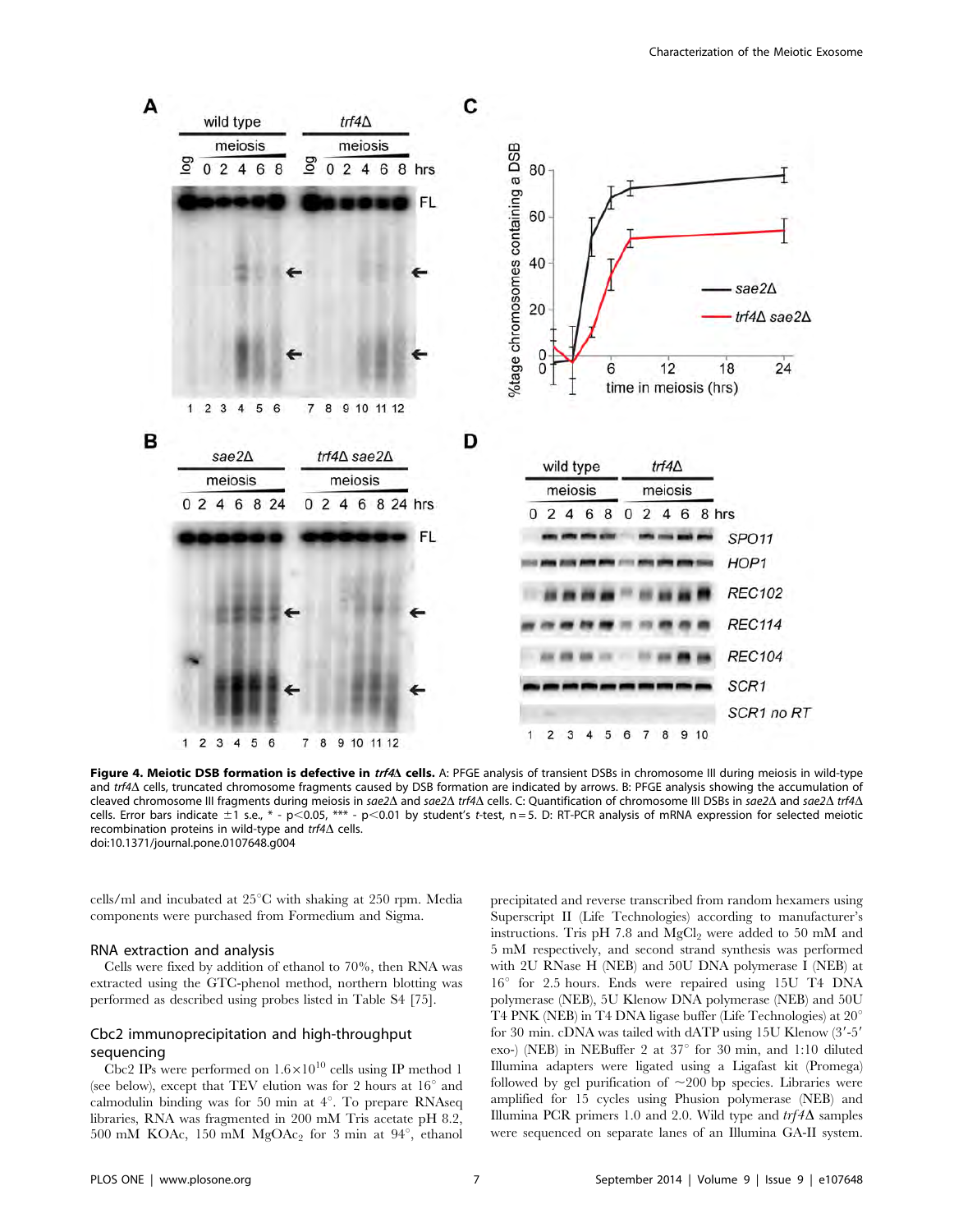Reads were mapped to the yeast reference genome (SGD1.01) or a custom assembled SK1 genome using Bowtie [76], allowing either unique mapping reads only or allowing non-unique reads to map at random respectively. For analysis, reads were summed in 100 bp segments spanning the genome using SeqMonk ([http://](http://www.bioinformatics.babraham.ac.uk/projects/seqmonk/) [www.bioinformatics.babraham.ac.uk/projects/seqmonk/\)](http://www.bioinformatics.babraham.ac.uk/projects/seqmonk/), and reads from the 37S pre-rRNA were filtered out of the analysis as these represent an abundant contaminant of non-Cbc2-bound transcript. Total read-count normalisation was then applied to account for differing sequencing depths (16 million mapped reads for wild type, 21 million for  $trf4\Delta$ ). Analyses were performed using an R script (File S1). Sequencing data is deposited at GEO, accession number GSE60221.

#### Protein Extraction and western blotting

 $2\times10^{7}$  cells were washed once with water and resuspended in 100 ml water. 15 ml 2 M NaOH with 80 mM DTT was added, the suspension was mixed by vortexing and incubated for 10 minutes on ice. 15  $\mu$ l 50% TCA was added and the suspension vortexed and incubated for a further 10 minutes on ice. Samples were centrifuged for 2 minutes at 10,000  $g$  and the pellet was washed with acetone and dried for 10–20 minutes at room temperature. The pellet was resuspended in 20 µl sample buffer (100 mM Tris pH 6.8, 2% SDS, 0.1% Bromophenol Blue, 10% glycerol, 100 mM DTT), vortexed and boiled at  $95^{\circ}$ C for 5 minutes. Proteins were separated on 8% or 12% polyacrylamide gels and transferred to a nylon membrane (LI-COR) using the NOVEX system (Invitrogen). Antibody staining was performed using standard methods for HRP or fluorescent detection (see protocols at [www.cellsignal.com\)](www.cellsignal.com) and imaged using film or a LI-COR Odyssey system. Primary antibodies: mouse anti-Pgk1 (Invitrogen 459250) 1:10,000, rabbit anti-TAP (Open Biosystems CAB1001) 1:200-1:1000 depending on the batch, peroxidase anti-peroxidase (Sigma P1291) 1:5000, rabbit anti-GFP (Abcam ab290) 1:2000.

## Co-immunoprecipitation

IP method 1:  $1.75 \times 10^{10}$  log phase or  $4 \times 10^{10}$  sporulating cells were harvested and washed with PBS. The cells were resuspended in one pellet volume of lysis buffer (50 mM HEPES pH 7.5,  $50 \text{ mM KCl}, 5 \text{ mM } M_{\mathcal{Q}}Cl_2$ , 1 mM DTT, cOmplete Mini EDTAfree Protease Inhibitors) and frozen drop-wise on liquid nitrogen. Cells were ground to a fine powder in a pestle and mortar under liquid nitrogen and thawed in a 50 ml tube on ice. The lysate was centrifuged for 5 min at 4500 rpm and the supernatant clarified by centrifugation for 20 min at  $30,000 \, \text{g}$ . Cleared lysate was transferred to a 15 ml tube and incubated with 250  $\mu$ l/100  $\mu$ l (log phase/sporulating samples respectively) of IgG sepharose beads (G.E. Healthcare) for 2 hours at  $4^{\circ}$ C with gentle agitation. Beads were washed five times for 10 minutes at  $4^{\circ}$ C with IP Buffer (10 mM Tris pH 7.5, 120 mM NaCl, 5 mM MgCl2, 0.1% NP-40, 1 mM DTT). Beads were incubated overnight at  $4^{\circ}$ C with 250 µl/ 100 µl IP buffer and 2.5 µl/1 µl AcTEV protease (Invitrogen). Beads were removed by centrifuging through a Micro Bio-Spin column (Bio-Rad), and the flow-through was diluted with 500 ml IP buffer  $+2$  mM CaCl<sub>2</sub> and incubated for 1.5 hours at  $4^{\circ}$ C with 100 ml calmodulin sepharose beads (G.E. Healthcare). Beads were washed three times for five minutes with IP buffer  $+2$  mM CaCl<sub>2</sub> and protein was eluted in  $100 \mu l$  calmodulin elution buffer (10 mM Tris pH 7.5, 120 mM NaCl, 5 mM EGTA). Beads were removed by centrifuging through a Micro Bio-Spin Column. 50 ml protein was analysed by SDS-PAGE followed by silver staining using the SilverQuest<sup>TM</sup> Silver Staining Kit (Invitrogen) and 20 µl was analysed by electrospray Mass Spectrometry using a Thermo LTQ Orbitrap Velos.

IP method 2:  $1.75 \times 10^{10}$  log phase or  $4 \times 10^{10}$  sporulating cells were harvested in a 50 ml falcon tube and washed with PBS. The cell pellet was resuspended in 1 pellet volume of TMN150 (50 mM Tris pH 7.8, 150 mM NaCl, 5 mM  $MgCl<sub>2</sub>$ , 0.1% NP-40) with protease inhibitors  $(5 \mu g/ml \ Chymostatin, 5 \mu g/ml \ Leupeptin,$ 5 mg/ml Antipain, 5 mg/ml Aprotinin, 5 mg/ml Pepstatin A, 5 mg/ml E-64, 2 mM AEBSF, 1 mM Benzamidine, 1 mM PMSF, 2 mM NEM, 200  $\mu$ M ALLN) and 5 mM  $\beta$ -Mercaptoethanol. 2–3 pellet volumes of Zirconium beads were added and the cells were lysed by 6 cycles of vortexing for 1 minute followed by 1 min on ice. The lysate was centrifuged for 20 min at  $4,600 g$  then the supernatant was transferred to a 2 ml tube and centrifuged for 20 min at 20,000 g. The supernatant was incubated with 0.3 ml IgG sepharose for two hours at  $4^{\circ}$ C. Beads were washed four times for 5 min with TMN150 and incubated overnight in  $600 \mu l$ TMN150 with 6 ul AcTEV protease (Invitrogen) and 5 mM  $\beta$ -Mercaptoethanol. 100 µl calmodulin sepharose beads (G.E. Healthcare) and 2 mM CaCl<sub>2</sub> (final volume) were added, and the sample was incubated for 2 hours at  $4^{\circ}$ C on a rotating wheel. Beads were washed four times for 5 min with TMN150+2 mM CaCl<sub>2</sub> and protein was eluted and processed as per IP protocol 1. Mass spectrometry data is deposited at the PRIDE archive, accession numbers PXD001239 and PXD001223.

## RT PCR

1 mg RNA was treated with 1 ml RQ1 DNase (Promega) for 30 minutes at  $37^{\circ}$ C then re-purified by phenol-chloroform extraction followed by ethanol precipitation. The re-purified RNA was resuspended in 12  $\mu$ l water and heated to 65 $\mathrm{^{\circ}C}$  for five minutes with 250 ng random hexamers then left to cool on ice. 4  $\mu$ l 5 $\times$  First Strand Buffer (Invitrogen) and  $1 \mu 10.1 \text{ M DTT}$  (Invitrogen) were added and the reaction was divided equally into 9.5 ml+ and - RT samples.  $0.5$  µl SuperScript III (Invitrogen) was added to the  $+RT$ sample and both samples were incubated for 10 minutes at room temperature followed by 30 minutes at  $50^{\circ}$ C. Samples were heat inactivated for 15 minutes at  $70^{\circ}$ C and diluted with 40 µl water. PCR reactions were performed in  $20 \mu l$  volumes using Phire polymerase, primers are listed in Table S3.

## FACS analysis

Cells were fixed in 70% ethanol overnight at  $-20^{\circ}$ C. 6x10<sup>6</sup> fixed cells were washed and resuspended in 500 µl FACS wash buffer (50 mM tri-sodium citrate, pH 7.0) then sonicated briefly and treated with 1 mg/ml RNase A in FACS wash buffer for 2–  $3$  hours at  $37^{\circ}$ C. Cells were washed with FACS stain buffer  $(200 \text{ mM}$  Tris pH 7.5, 211 mM NaCl, 78 mM MgCl<sub>2</sub>) and stained overnight at  $4^{\circ}$ C in 450 µl FACS stain buffer and 50 µl 0.5 mg/ml propidium iodide. Cells were sonicated again and diluted with 500 µl FACS wash buffer. FACS was performed using a FACSCalibur (BD) in accordance with the manufacturer's instructions. Data analysis was performed using CellQuest software.

#### PFGE analysis

Cells were fixed in 70% ethanol, then processed, separated and probed as described [77].

## Supporting Information

Figure S1 Characterisation of homozygous SK1  $trf4\Delta$ diploids. A: Growth of SK1 wild-type and  $trf4\Delta$  diploids at 30°,  $25^{\circ}$  and  $18^{\circ}$  on YPD plates. B: Tetrad formation in SK1 wild-type and  $trf4\Delta$  cells grown at 30° in YPA then shifted to sporulation media at  $25^{\circ}$  for 24 hours. C: Induction of  $SPO11$  during meiosis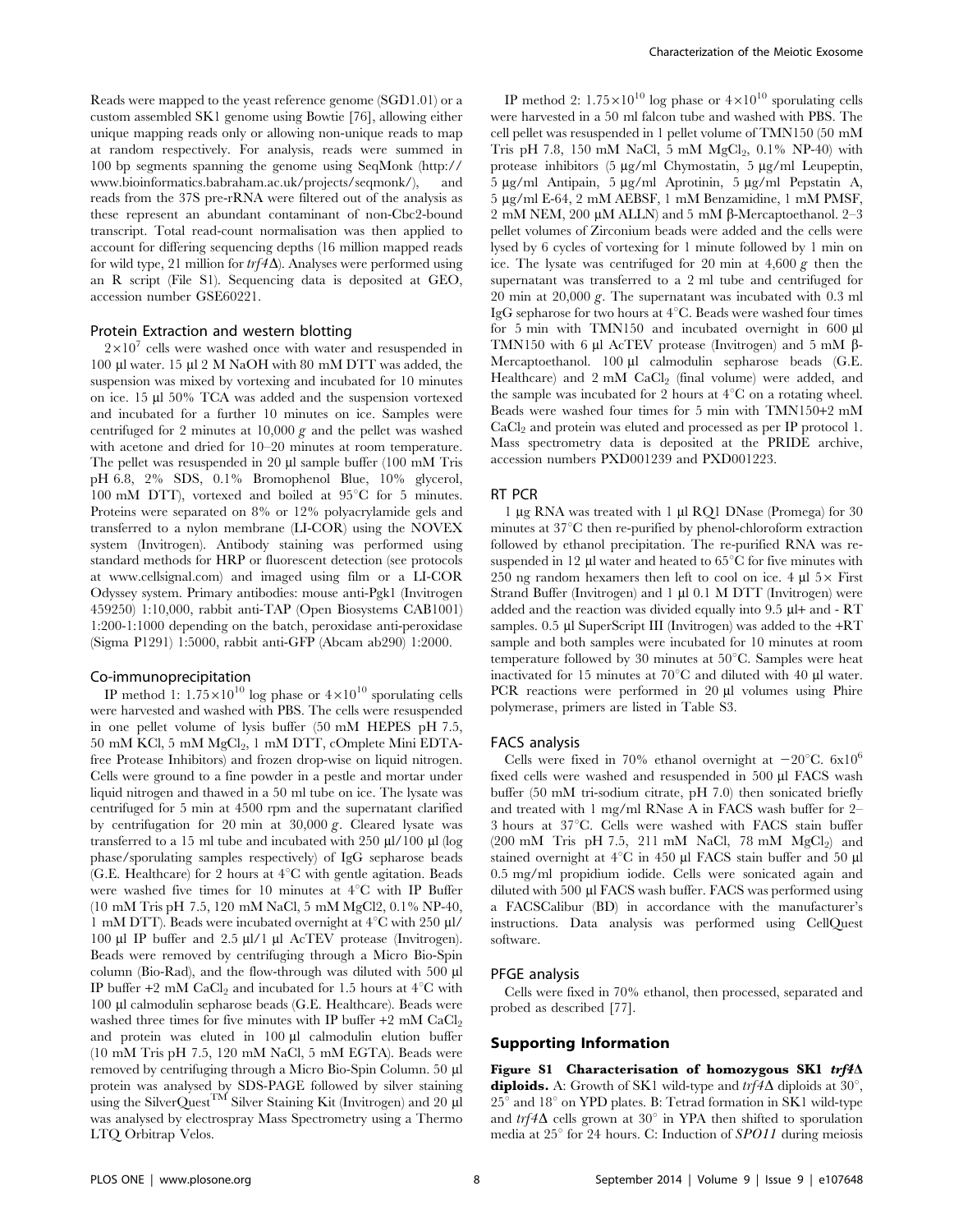in wild-type and  $trf4\Delta$  cells assayed by northern blot. Graph shows average of data from two independent experiments, error bars indicate  $\pm 1$  s.d. (TIF)

Figure S2 Validation of Cbc2-TAP immunoprecipitation protocol. A: Western blot showing purification of Cbc2-TAP from meiotic wild-type and  $trf4\Delta$  cells. After lysis and clarification, a sample was taken for total protein (lanes 3,4) while the remaining sample was subjected to a two-step TAP purification protocol. Lanes 1,2 show lysate after binding to IgG beads, lanes 5,6 and 9,10 show material remaining on IgG and calmodulin beads after elution. Lanes 11,12 show final product. B: Northern blot of total, unbound and Cbc2-TAP associated RNA from meiotic wild-type and  $trf4\Delta$  cells probed for *NEL025*, *ACT1* and 18S. C: Scatter plot of log-transformed read counts from Cbc2-associated RNA isolated from wild-type and  $trf4\Delta$  cells after six hours of meiosis. Red dots indicate points from the region Chr. V:10–40 kb that is shown in Figure 2C.

(TIF)

Figure S3 Chromosome-wide distribution of Cbc2-associated RNA. Distributions of Cbc2-associated RNA in wildtype and  $trf4\Delta$  cells across chromosomes I, II, III and VI, as Figure 2D.

(TIF)

Figure S4 Activity of  $P_{GAL}$ -GFP-RRP6 construct. A: Northern blot of RNA from spores of the  $P_{CPD1}$ -GAL4-ER  $P_{GALI}$ -GFP-RRP6 strain grown to mid-log in YPD or YPGal media. RNA was separated on an 8% denaturing PAGE gel before probing for  $5.8S+30$ , a  $3'$  extended  $5.8S$  processing intermediate that accumulates in  $rrp6\Delta$  mutants. Ethidium staining of 5S and 5.8S is shown as a loading control. The strain is heterozygous for  $P_{GALI}$ -GFP-RRP6, and therefore two out of four spores accumulate 5.8S+30 when grown in glucose (where  $P_{GALI}$  is repressed) but not in galactose. B: Western blot showing that full length GFP-Rrp6 protein is produced after estradiol induction, in addition to some degradation products. Proteins were separated

#### References

- 1. Allmang C, Kufel J, Chanfreau G, Mitchell P, Petfalski E, et al. (1999) Functions of the exosome in rRNA, snoRNA and snRNA synthesis. Embo J 18: 5399– 5410.
- 2. Mitchell P, Petfalski E, Shevchenko A, Mann M, Tollervey D (1997) The exosome: a conserved eukaryotic RNA processing complex containing multiple  $3'$ — $>5'$  exoribonucleases. Cell 91: 457–466.
- 3. van Hoof A, Lennertz P, Parker R (2000) Yeast exosome mutants accumulate 3' extended polyadenylated forms of U4 small nuclear RNA and small nucleolar RNAs. Mol Cell Biol 20: 441–452.
- 4. Zanchin NI, Goldfarb DS (1999) The exosome subunit Rrp43p is required for the efficient maturation of 5.8S, 18S and 25S rRNA. Nucleic Acids Res 27: 1283–1288.
- 5. Anderson JS, Parker RP (1998) The 3' to 5' degradation of yeast mRNAs is a general mechanism for mRNA turnover that requires the SKI2 DEVH box protein and 3' to 5' exonucleases of the exosome complex. Embo J 17: 1497– 1506.
- 6. van Hoof A, Staples RR, Baker RE, Parker R (2000) Function of the ski4p (Csl4p) and Ski7p proteins in 3'-to-5' degradation of mRNA. Mol Cell Biol 20: 8230–8243.
- 7. Allmang C, Mitchell P, Petfalski E, Tollervey D (2000) Degradation of ribosomal RNA precursors by the exosome. Nucleic Acids Res 28: 1684–1691.
- 8. Kadaba S, Krueger A, Trice T, Krecic AM, Hinnebusch AG, et al. (2004) Nuclear surveillance and degradation of hypomodified initiator tRNAMet in S. cerevisiae. Genes Dev 18: 1227–1240.
- 9. Wyers F, Rougemaille M, Badis G, Rousselle JC, Dufour ME, et al. (2005) Cryptic pol II transcripts are degraded by a nuclear quality control pathway involving a new poly(A) polymerase. Cell 121: 725–737.

on an 8% gel and probed for GFP. Ponceau-stained total protein on the same membrane is shown as a loading control. FL indicates the full length protein band.

(TIF)

Table S1 CUT transcripts identified in meiotic cells. Meiotic transcripts over-represented in  $trf4\Delta$  cells compared to wild-type. Cbc2-associated RNA was isolated from cells at meiosis  $t = 6$  hours and sequenced, reads were collected in 100 bp bins and regions of three or more consecutive bins over-represented by at least 4-fold in  $trf4\Delta$  RNA were annotated as CUTs, see materials and methods for more information. Enrichments are quoted as  $log<sub>2</sub>$  of actual values. (XLS)

Table S2 Yeast strains used in this study. (XLS)

Table S3 Oligonucleotides used in this study. (XLS)

Table S4 Hybridisation probes used in this study. (XLS)

File S1 R script for analysis of sequencing data. Script used to normalise read counts and discover CUTs, executed in R v3.0.2.

(TXT)

## Acknowledgments

We would like to thank Adele Marston for advice and reagents, Angelika Amon for strains, Kristina Tabbada, Simon Andrews and Felix Krueger for help with sequencing and bioinformatics, and Gavin Kelsey for critical reading of the manuscript.

#### Author Contributions

Conceived and designed the experiments: SF JH. Performed the experiments: SF JH. Analyzed the data: SF DO JH. Contributed to the writing of the manuscript: SF JH.

- 10. Hilleren P, McCarthy T, Rosbash M, Parker R, Jensen TH (2001) Quality control of mRNA 3'-end processing is linked to the nuclear exosome. Nature 413: 538–542.
- 11. Torchet C, Bousquet-Antonelli C, Milligan L, Thompson E, Kufel J, et al. (2002) Processing of 3'-extended read-through transcripts by the exosome can generate functional mRNAs. Mol Cell 9: 1285–1296.
- 12. Burkard KT, Butler JS (2000) A nuclear 3'-5' exonuclease involved in mRNA degradation interacts with Poly(A) polymerase and the hnRNA protein Npl3p. Mol Cell Biol 20: 604–616.
- 13. Briggs MW, Burkard KT, Butler JS (1998) Rrp6p, the yeast homologue of the human PM-Scl 100-kDa autoantigen, is essential for efficient 5.8 S rRNA 3' end formation. J Biol Chem 273: 13255–13263.
- 14. Bousquet-Antonelli C, Presutti C, Tollervey D (2000) Identification of a regulated pathway for nuclear pre-mRNA turnover. Cell 102: 765–775.
- 15. Das B, Butler JS, Sherman F (2003) Degradation of normal mRNA in the nucleus of Saccharomyces cerevisiae. Mol Cell Biol 23: 5502–5515.
- 16. Hilleren P, Parker R (2001) Defects in the mRNA export factors Rat7p, Gle1p, Mex67p, and Rat8p cause hyperadenylation during 3'-end formation of nascent transcripts. Rna 7: 753–764.
- 17. Milligan L, Torchet C, Allmang C, Shipman T, Tollervey D (2005) A nuclear surveillance pathway for mRNAs with defective polyadenylation. Mol Cell Biol 25: 9996–10004.
- 18. Marquardt S, Hazelbaker DZ, Buratowski S (2011) Distinct RNA degradation pathways and 3' extensions of yeast non-coding RNA species. Transcription 2: 145–154.
- 19. Milligan L, Decourty L, Saveanu C, Rappsilber J, Ceulemans H, et al. (2008) A yeast exosome cofactor, Mpp6, functions in RNA surveillance and in the degradation of noncoding RNA transcripts. Mol Cell Biol 28: 5446–5457.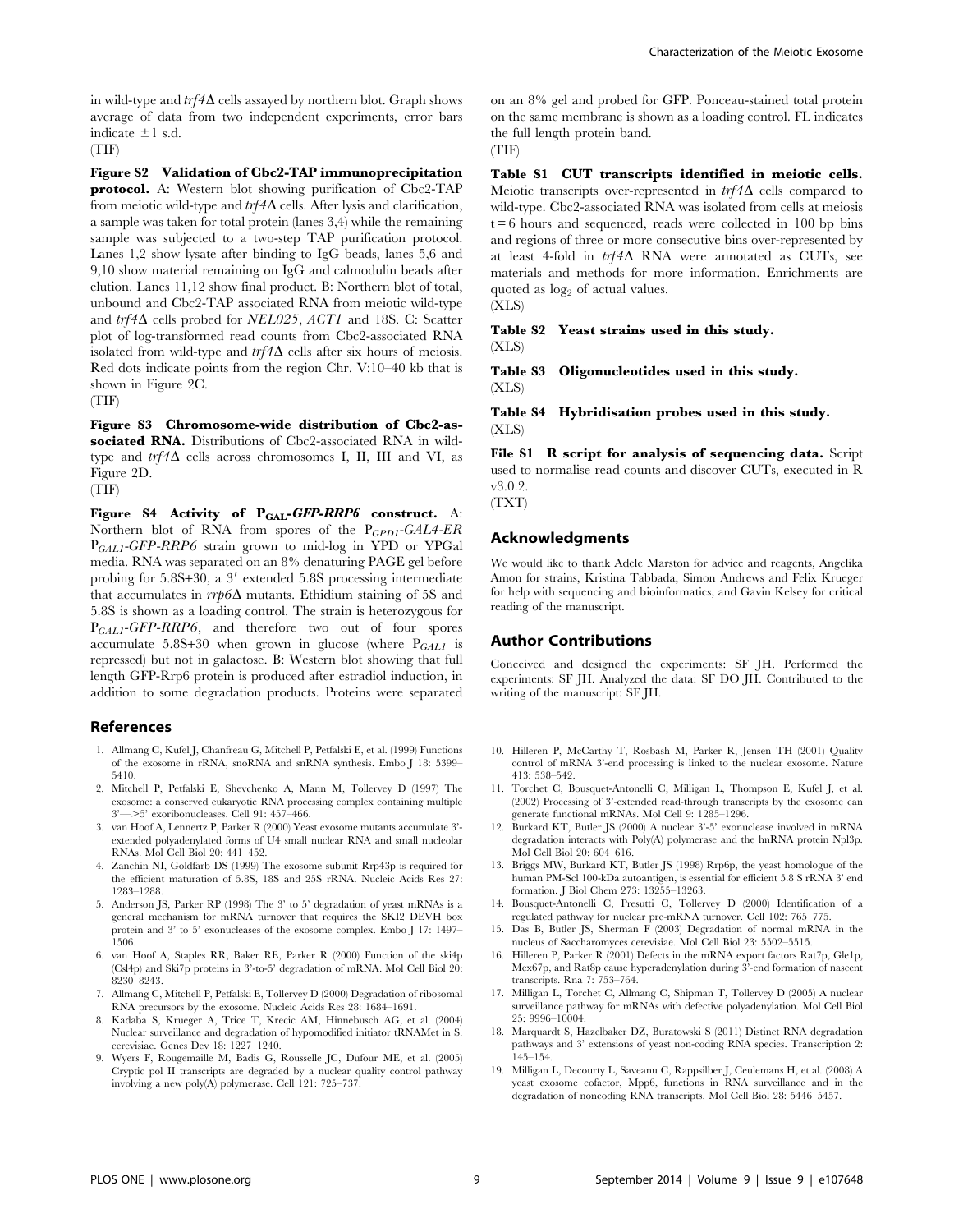- 20. Mitchell P, Petfalski E, Houalla R, Podtelejnikov A, Mann M, et al. (2003) Rrp47p is an exosome-associated protein required for the 3' processing of stable RNAs. Mol Cell Biol 23: 6982–6992.
- 21. LaCava J, Houseley J, Saveanu C, Petfalski E, Thompson E, et al. (2005) RNA degradation by the exosome is promoted by a nuclear polyadenylation complex. Cell 121: 713–724.
- 22. Vanacova S, Wolf J, Martin G, Blank D, Dettwiler S, et al. (2005) A new yeast poly(A) polymerase complex involved in RNA quality control. PLoS Biol 3: e189.
- 23. Costello JL, Stead JA, Feigenbutz M, Jones RM, Mitchell P (2011) The Cterminal region of the exosome-associated protein Rrp47 is specifically required for box C/D small nucleolar RNA 3'-maturation. J Biol Chem 286: 4535–4543.
- 24. Houseley J, Tollervey D (2006) Yeast Trf5p is a nuclear poly(A) polymerase. EMBO Rep 7: 205–211.
- 25. Houseley J, Kotovic K, El Hage A, Tollervey D (2007) Trf4 targets ncRNAs from telomeric and rDNA spacer regions and functions in rDNA copy number control. EMBO J 26: 4996–5006.
- 26. Rougemaille M, Gudipati RK, Olesen JR, Thomsen R, Seraphin B, et al. (2007) Dissecting mechanisms of nuclear mRNA surveillance in THO/sub2 complex mutants. Embo J 26: 2317–2326.
- 27. San Paolo S, Vanacova S, Schenk L, Scherrer T, Blank D, et al. (2009) Distinct roles of non-canonical poly(A) polymerases in RNA metabolism. PLoS Genet 5: e1000555.
- 28. Davis CA, Ares M Jr (2006) Accumulation of unstable promoter-associated transcripts upon loss of the nuclear exosome subunit Rrp6p in Saccharomyces cerevisiae. Proc Natl Acad Sci U S A 103: 3262–3267.
- 29. Arigo JT, Eyler DE, Carroll KL, Corden JL (2006) Termination of cryptic unstable transcripts is directed by yeast RNA-binding proteins Nrd1 and Nab3. Mol Cell 23: 841–851.
- 30. Thiebaut M, Kisseleva-Romanova E, Rougemaille M, Boulay J, Libri D (2006) Transcription termination and nuclear degradation of cryptic unstable transcripts: a role for the nrd1-nab3 pathway in genome surveillance. Mol Cell 23: 853–864.
- 31. Vasiljeva L, Buratowski S (2006) Nrd1 interacts with the nuclear exosome for 3' processing of RNA polymerase II transcripts. Mol Cell 21: 239–248.
- 32. Camblong J, Iglesias N, Fickentscher C, Dieppois G, Stutz F (2007) Antisense RNA Stabilization Induces Transcriptional Gene Silencing via Histone Deacetylation in S. cerevisiae. Cell 131: 706–717.
- 33. Jenks MH, O'Rourke TW, Reines D (2008) Properties of an Intergenic Terminator and Start Site Switching That Regulates Imd2 Transcription in Yeast. Mol Cell Biol.
- 34. Martens JA, Laprade L, Winston F (2004) Intergenic transcription is required to repress the Saccharomyces cerevisiae SER3 gene. Nature 429: 571–574.
- 35. Thiebaut M, Colin J, Neil H, Jacquier A, Seraphin B, et al. (2008) Futile cycle of transcription initiation and termination modulates the response to nucleotide shortage in S. cerevisiae. Mol Cell 31: 671–682.
- 36. Chekanova JA, Gregory BD, Reverdatto SV, Chen H, Kumar R, et al. (2007) Genome-wide high-resolution mapping of exosome substrates reveals hidden features in the Arabidopsis transcriptome. Cell 131: 1340–1353.
- 37. Preker P, Nielsen J, Kammler S, Lykke-Andersen S, Christensen MS, et al. (2008) RNA exosome depletion reveals transcription upstream of active human promoters. Science 322: 1851–1854.
- 38. Sadoff BU, Heath-Pagliuso S, Castano IB, Zhu Y, Kieff FS, et al. (1995) Isolation of mutants of Saccharomyces cerevisiae requiring DNA topoisomerase I. Genetics 141: 465–479.
- 39. Castano IB, Brzoska PM, Sadoff BU, Chen H, Christman MF (1996) Mitotic chromosome condensation in the rDNA requires TRF4 and DNA topoisomerase I in Saccharomyces cerevisiae. Genes Dev 10: 2564–2576.
- 40. Castano IB, Heath-Pagliuso S, Sadoff BU, Fitzhugh DJ, Christman MF (1996) A novel family of TRF (DNA topoisomerase I-related function) genes required for proper nuclear segregation. Nucleic Acids Res 24: 2404–2410.
- 41. Lardenois A, Liu Y, Walther T, Chalmel F, Evrard B, et al. (2011) Execution of the meiotic noncoding RNA expression program and the onset of gametogenesis in yeast require the conserved exosome subunit Rrp6. Proc Natl Acad Sci U S A 108: 1058–1063.
- 42. Harigaya Y, Tanaka H, Yamanaka S, Tanaka K, Watanabe Y, et al. (2006) Selective elimination of messenger RNA prevents an incidence of untimely meiosis. Nature 442: 45–50.
- 43. Sugiyama T, Sugioka-Sugiyama R (2011) Red1 promotes the elimination of meiosis-specific mRNAs in vegetatively growing fission yeast. EMBO J 30: 1027–1039.
- 44. Egan ED, Braun CR, Gygi SP, Moazed D (2014) Post-transcriptional regulation of meiotic genes by a nuclear RNA silencing complex. RNA 20: 867–881.
- 45. Yamashita A, Shichino Y, Tanaka H, Hiriart E, Touat-Todeschini L, et al. (2012) Hexanucleotide motifs mediate recruitment of the RNA elimination machinery to silent meiotic genes. Open Biol 2: 120014.
- 46. Yamanaka S, Yamashita A, Harigaya Y, Iwata R, Yamamoto M (2010) Importance of polyadenylation in the selective elimination of meiotic mRNAs in growing S. pombe cells. EMBO J 29: 2173–2181.
- 47. St-Andre O, Lemieux C, Perreault A, Lackner DH, Bahler J, et al. (2010) Negative regulation of meiotic gene expression by the nuclear poly(a)-binding protein in fission yeast. J Biol Chem 285: 27859–27868.

Characterization of the Meiotic Exosome

- 48. Wang SW, Stevenson AL, Kearsey SE, Watt S, Bahler J (2008) Global role for polyadenylation-assisted nuclear RNA degradation in posttranscriptional gene silencing. Mol Cell Biol 28: 656–665. 49. Shichino Y, Yamashita A, Yamamoto M (2014) Meiotic long non-coding
- meiRNA accumulates as a dot at its genetic locus facilitated by Mmi1 and plays as a decoy to lure Mmi1. Open Biol 4.
- 50. Watanabe Y, Yamamoto M (1994) S. pombe mei2+ encodes an RNA-binding protein essential for premeiotic DNA synthesis and meiosis I, which cooperates with a novel RNA species meiRNA. Cell 78: 487–498.
- 51. Iwanejko L, Smith KN, Loeillet S, Nicolas A, Fabre F (1999) Disruption and functional analysis of six ORFs on chromosome XV: YOL117w, YOL115w (TRF4), YOL114c, YOL112w (MSB4), YOL111c and YOL072w. Yeast 15: 1529–1539.
- 52. Kloimwieder A, Winston F (2011) A Screen for Germination Mutants in Saccharomyces cerevisiae. G3 (Bethesda) 1: 143–149.
- 53. Neil H, Malabat C, d'Aubenton-Carafa Y, Xu Z, Steinmetz LM, et al. (2009) Widespread bidirectional promoters are the major source of cryptic transcripts in yeast. Nature 457: 1038–1042.
- 54. Xu Z, Wei W, Gagneur J, Perocchi F, Clauder-Munster S, et al. (2009) Bidirectional promoters generate pervasive transcription in yeast. Nature 457: 1033–1037.
- 55. Izaurralde E, Lewis J, McGuigan C, Jankowska M, Darzynkiewicz E, et al. (1994) A nuclear cap binding protein complex involved in pre-mRNA splicing. Cell 78: 657–668.
- 56. Izaurralde E, Lewis J, Gamberi C, Jarmolowski A, McGuigan C, et al. (1995) A cap-binding protein complex mediating U snRNA export. Nature 376: 709–712.
- 57. Carlile TM, Amon A (2008) Meiosis I is established through division-specific translational control of a cyclin. Cell 133: 280–291.
- 58. Berchowitz LE, Gajadhar AS, van Werven FJ, De Rosa AA, Samoylova ML, et al. (2013) A developmentally regulated translational control pathway establishes the meiotic chromosome segregation pattern. Genes Dev 27: 2147– 2163.
- 59. Prinz S, Amon A, Klein F (1997) Isolation of COM1, a new gene required to complete meiotic double-strand break-induced recombination in Saccharomyces cerevisiae. Genetics 146: 781–795.
- 60. McKee AH, Kleckner N (1997) A general method for identifying recessive diploid-specific mutations in Saccharomyces cerevisiae, its application to the isolation of mutants blocked at intermediate stages of meiotic prophase and characterization of a new gene SAE2. Genetics 146: 797–816.
- 61. Emanuel JR, Magee PT (1981) Timing of ribosome synthesis during ascosporogenesis of yeast cells: evidence for early function of haploid daughter genomes. J Bacteriol 145: 1342–1350.
- 62. Kalt MR (1979) In vitro synthesis of RNA by Xenopus spermatogenic cells I. Evidence for polyadenylated and non-polyadenylated RNA synthesis in different cell populations. J Exp Zool 208: 77–96.
- 63. Dickinson HG, Heslop-Harrison J (1977) Ribosomes, membranes and organelles during meiosis in angiosperms. Philos Trans R Soc Lond B Biol Sci 277: 327– 342.
- 64. Frank KR, Mills D (1978) Ribosome activity and degradation in meiotic cells of Saccharomyces cerevisiae. Mol Gen Genet 160: 59–65.
- 65. Petronczki M, Chwalla B, Siomos MF, Yokobayashi S, Helmhart W, et al. (2004) Sister-chromatid cohesion mediated by the alternative RF-CCtf18/ Dcc1/Ctf8, the helicase Chl1 and the polymerase-alpha-associated protein Ctf4 is essential for chromatid disjunction during meiosis II. J Cell Sci 117: 3547–3559.
- 66. Buhler C, Borde V, Lichten M (2007) Mapping meiotic single-strand DNA reveals a new landscape of DNA double-strand breaks in Saccharomyces cerevisiae. PLoS Biol 5: e324.
- 67. McKee AH, Kleckner N (1997) Mutations in Saccharomyces cerevisiae that block meiotic prophase chromosome metabolism and confer cell cycle arrest at pachytene identify two new meiosis-specific genes SAE1 and SAE3. Genetics 146: 817–834.
- 68. Pabis M, Neufeld N, Steiner MC, Bojic T, Shav-Tal Y, et al. (2013) The nuclear cap-binding complex interacts with the U4/U6.U5 tri-snRNP and promotes spliceosome assembly in mammalian cells. RNA 19: 1054–1063.
- 69. Lidschreiber M, Leike K, Cramer P (2013) Cap completion and C-terminal repeat domain kinase recruitment underlie the initiation-elongation transition of RNA polymerase II. Mol Cell Biol 33: 3805–3816.
- 70. Lahudkar S, Shukla A, Bajwa P, Durairaj G, Stanojevic N, et al. (2011) The mRNA cap-binding complex stimulates the formation of pre-initiation complex at the promoter via its interaction with Mot1p in vivo. Nucleic Acids Res 39: 2188–2209.
- 71. Hossain MA, Chung C, Pradhan SK, Johnson TL (2013) The yeast cap binding complex modulates transcription factor recruitment and establishes proper histone H3K36 trimethylation during active transcription. Mol Cell Biol 33: 785–799.
- 72. Gornemann J, Kotovic KM, Hujer K, Neugebauer KM (2005) Cotranscriptional spliceosome assembly occurs in a stepwise fashion and requires the cap binding complex. Mol Cell 19: 53–63.
- 73. Nojima T, Hirose T, Kimura H, Hagiwara M (2007) The interaction between cap-binding complex and RNA export factor is required for intronless mRNA export. J Biol Chem 282: 15645–15651.